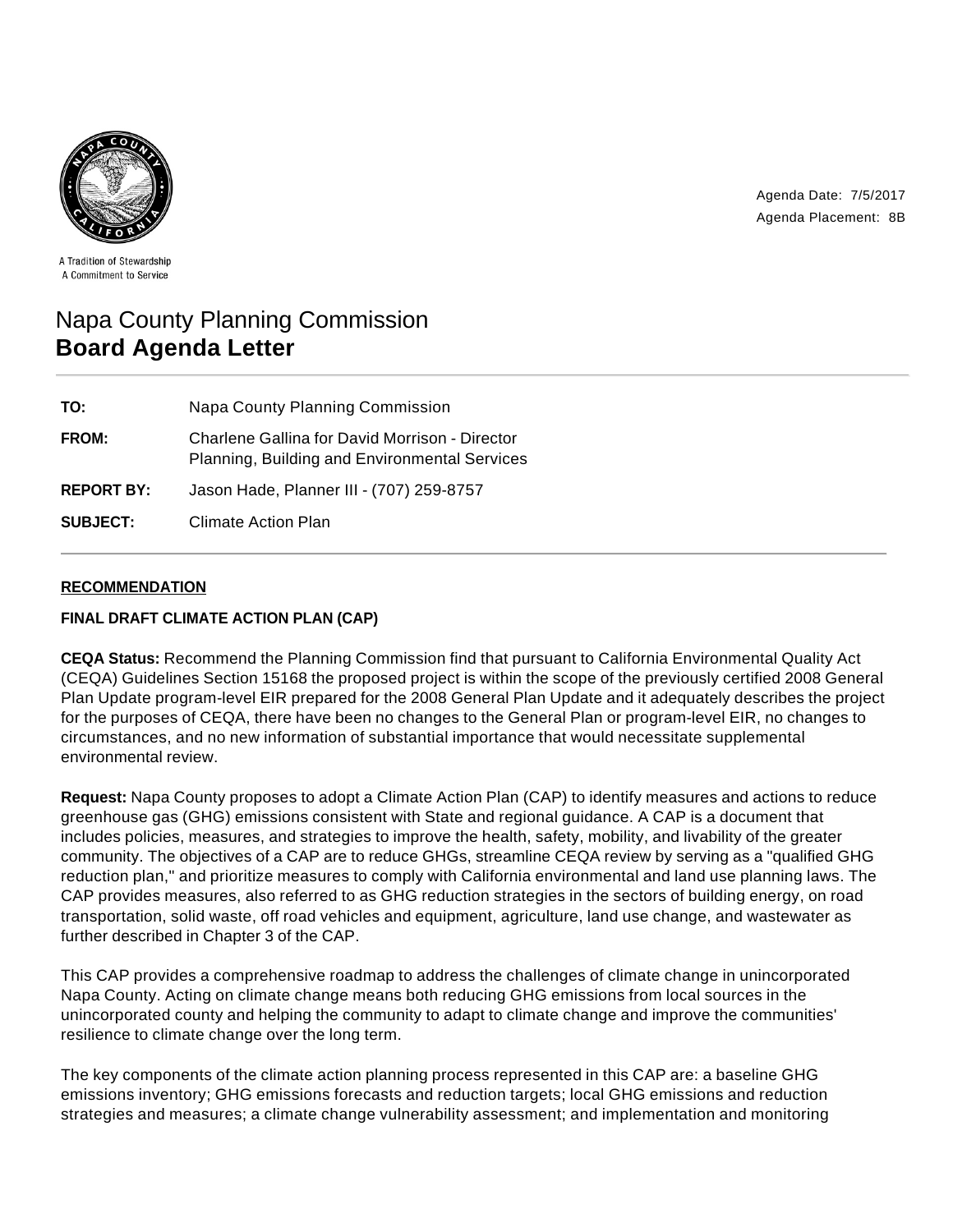mechanisms.

**Staff Recommendation:** Consider the Final Draft CAP and forward a recommendation for adoption to the Board of Supervisors.

**Staff Contact:** David Morrison, PBES Director, (707) 253-4805 or david.morrison@countyofnapa.org or Jason R. Hade, AICP, Planner III, (707) 259-8757 or jason.hade@countyofnapa.org

# **(THIS ITEM SET TO BE DISCUSSED AT 10:00 AM)**

#### **EXECUTIVE SUMMARY**

#### **Proposed Actions:**

That the Planning Commission recommend to the Board of Supervisors:

1. Find that pursuant to CEQA Guidelines Section 15168 the proposed project is within the scope of the 2008 General Plan Update and program-level EIR prepared for the 2008 General Plan Update and it adequately describes the project for the purposes of CEQA, there have been no changes to the General Plan or program-level EIR, no changes to circumstances, and no new information of substantial importance that would necessitate supplemental environmental review based on recommended Findings 1-9 in Attachment A; and

2. Adopt the Final Draft CAP.

#### **Discussion:**

Among the actions required in the General Plan is the preparation of a CAP. The Planning Division started work on the document in 2015 with assistance from Ascent Environmental, Inc. an environmental consulting firm. Ascent Environmental, Inc. was selected to complete the CAP based upon a number of factors including their history of work experience in Napa County, preparation of Environmental Impact Reports for several recent high profile projects, and specialized training and exceptional expertise in the field of climate change adaptation. Ascent staff have provided technical support on GHG emissions to the Association of Bay Area Governments (ABAG), California Air Pollution Control Officers Association, California Air Resources Board, Sacramento Area Council of Governments (SACOG), and the State Attorney General's Office.

The CAP incorporates current guidance from the California Air Resources Board, as well as, the State Legislature (i.e. Senate Bill 32). Several voluntary adaptation actions (strategies and measures aimed at reducing local contributions to global climate change) are already underway such as the Napa River Flood Project, Updated Hazard Mitigation Plan, Green Business Certification Program, Marin Clean Energy program, oak woodland protection policies and programs, a partnership with Pepperwood Preserve, Sustainable Napa County, and Recycled Water Program which are incorporated into the adaptation section of the CAP. Key internal and external stakeholders were engaged through public outreach efforts which took place throughout the preparation of the CAP. To date, staff and Ascent Environmental Inc. have held four public workshops concerning the CAP and prepared a Final Draft CAP. An earlier draft document was released for public review and comment on January 26, 2017. 45 public comment letters were received during the public review period which concluded on March 10, 2017. Following that release, the Final Draft CAP together with Appendix D was finalized by Staff and Ascent and made available for public review and posted to the County's website on June 5, 2017. In addition, a red-lined version of the same document is provided in Attachment G highlighting changes between the Draft document and the Final Draft CAP.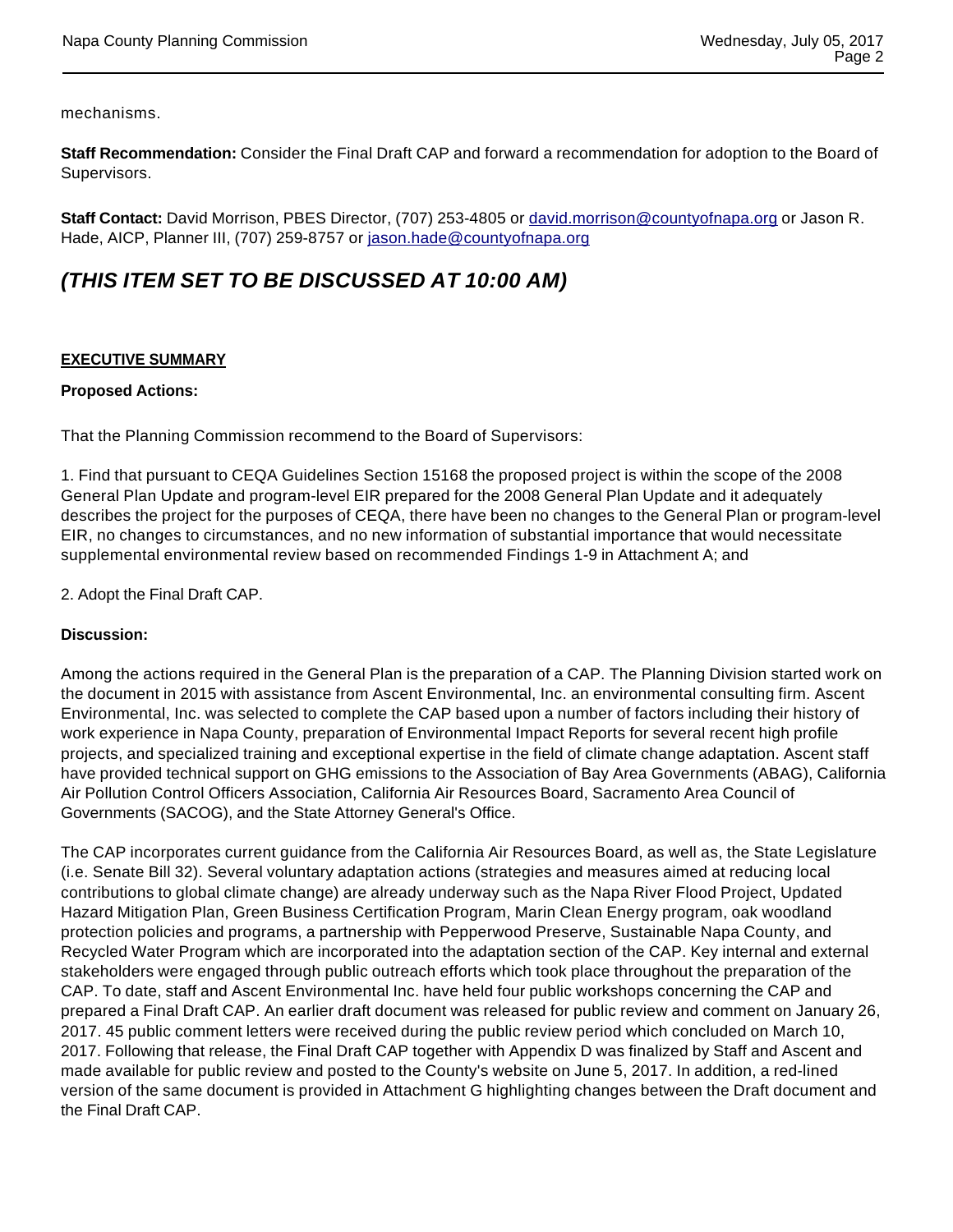The Final Draft CAP includes: a baseline GHG emissions inventory (Chapter 2); GHG emissions forecasts and reduction targets (Chapter 2); local GHG emissions and reduction strategies and measures (Chapter 3); a climate change vulnerability assessment (Chapter 4); and implementation and monitoring mechanisms (Chapter 5). Please refer to the plan's executive summary for additional details as well as the chapters just referenced. Highlights from each of these chapters are described in more detail within the background section of this staff report.

A CAP consistency review checklist (Appendix D of the Final Draft CAP) was also developed to aid project applicants in determining whether a project is consistent with the County's CAP. The checklist is intended to provide a streamlined review process for proposed new development projects which are subject to discretionary review and trigger environmental review pursuant to CEQA. As a qualified greenhouse gas emission reduction plan, the CAP will be used in cumulative impact analyses concerning proposed development projects allowing those projects which demonstrate consistency with the CAP to utilize this streamlining process. Projects that achieve consistency with the CAP and the County's General Plan policies may be able to conclude no additional significant environmental effects in their CEQA review.

#### **FISCAL IMPACT**

Is there a Fiscal Impact? No

#### **ENVIRONMENTAL IMPACT**

Recommend the Board of Supervisors find that pursuant to CEQA Guidelines Section 15168 the proposed project is within the scope of the previously certified 2008 General Plan Update program-level EIR prepared for the 2008 General Plan Update and it adequately describes the project for the purposes of CEQA, there have been no changes to the General Plan or program-level EIR, no changes to circumstances, and no new information of substantial importance that would necessitate supplemental environmental review.

#### **BACKGROUND AND DISCUSSION**

#### **Plan History**

The General Plan calls for the preparation of a CAP under General Plan Action Item CON CPSP-2. Action Item CON CPSP-2 specifically directed the County to develop a GHG emissions inventory in a manner consistent with AB 32 and then to develop an emission reduction plan that included consideration of a "green building" ordinance and other mechanisms "shown to be effective at reducing emissions."

According to Section 15183.5 of the CEQA Guidelines, a plan for the reduction of greenhouse gas emissions should: (A) Quantify greenhouse gas emissions, both existing and projected over a specified time period, resulting from activities within a defined geographic area; (B) Establish a level, based on substantial evidence, below which the contribution to greenhouse gas emissions from activities covered by the plan would not be cumulatively considerable; (C) Identify and analyze the greenhouse gas emissions resulting from specific actions or categories of actions anticipated within the geographic area; (D) Specify measures or a group of measures, including performance standards, that substantial evidence demonstrates, if implemented on a project-by-project basis, would collectively achieve the specified emissions level; (E) Establish a mechanism to monitor the plan's progress toward achieving the level and to require amendment if the plan is not achieving specified levels; and (F) Be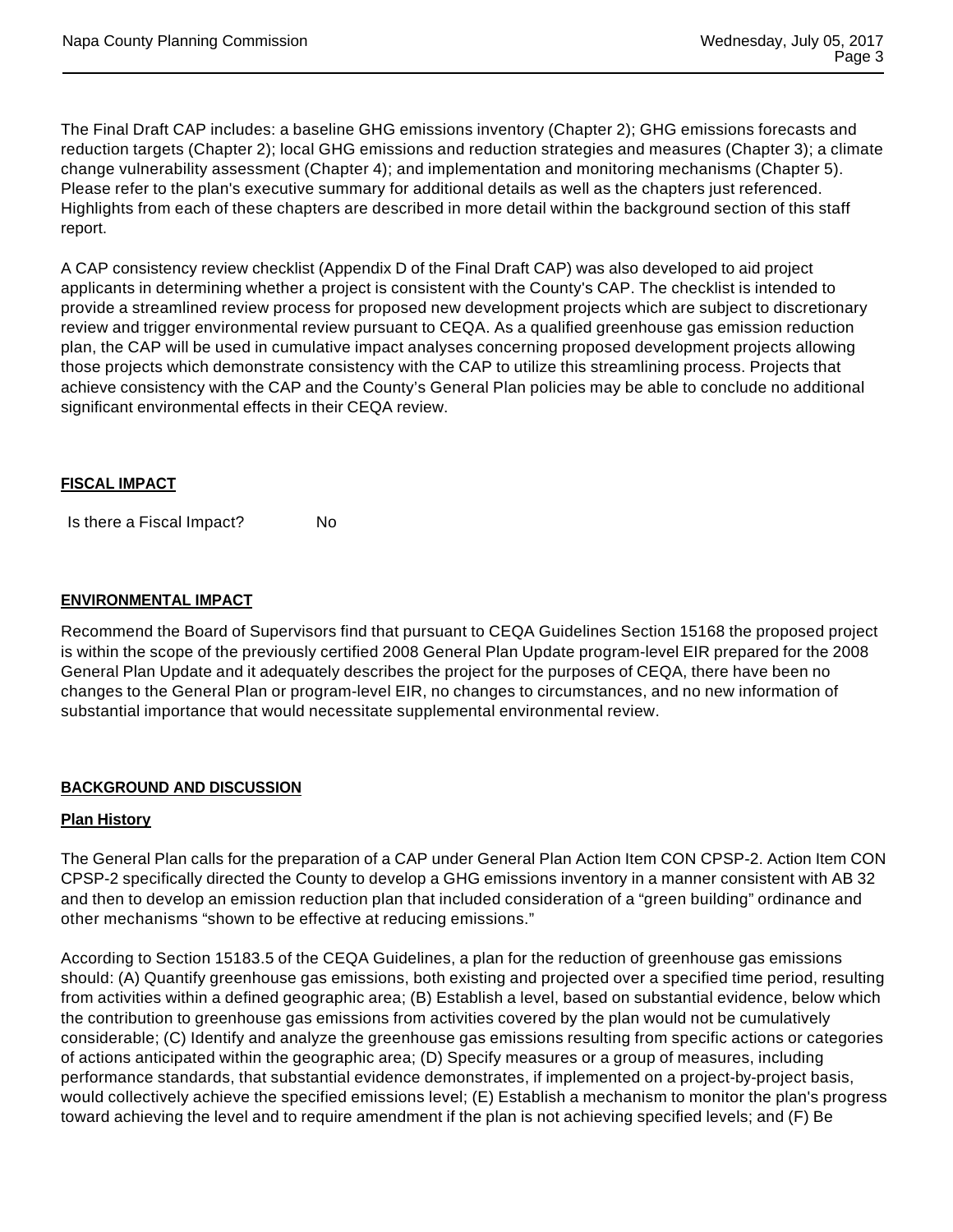adopted in a public process following environmental review.

At a special meeting of the Planning Commission and Board of Supervisors held on March 10, 2015, staff received direction to complete the preparation of the CAP. Ascent Environmental, Inc. was selected in July 2015 to complete the CAP based upon a number of factors including their history of work experience in Napa County, preparation of Environmental Impact Reports for several recent high profile projects, and specialized training and exceptional expertise in the field of climate change adaptation. Ascent staff have provided technical support on GHG emissions to the Association of Bay Area Governments (ABAG), California Air Pollution Control Officers Association, California Air Resources Board, Sacramento Area Council of Governments (SACOG), and the State Attorney General's Office.

To begin the process of preparing the CAP, a GHG Emissions Inventory and Forecasts was completed and is summarized in Technical Memorandum #1 completed on August 25, 2016 (Appendix A of Final Draft CAP). GHG Reduction Targets and a Gap Analysis was then prepared as Technical Memorandum #2 on December 2, 2016 (Appendix B of Final Draft CAP). A Climate Change Vulnerability Assessment for the County was also prepared as part of the plan and is included as Appendix C of the Final Draft CAP. A Public Review Draft CAP was released for public review and comment on January 26, 2017. 45 public comment letters were received during the public review period which concluded on March 10, 2017. Upon the closing of the public review period, staff and Ascent analyzed all feedback provided and prepared master responses to the comments (Attachment F), as well as, the Final Draft CAP. The Final Draft CAP was released for public review on June 5, 2017. It should be noted that a red-lined version of the same document has been provided in Attachment G highlighting changes between the Draft document and the Final Draft CAP.

## **Public Outreach**

Staff and Ascent hosted four public workshops throughout the development of the CAP. The first workshop was held on November 9, 2015 and focused on an overview of the climate action planning process, plan schedule, and steps necessary to establish the baseline 2014 GHG inventory. Comments regarding potential GHG emissions sources to be included in the inventory update were solicited. The County's draft GHG inventory was presented at a public workshop held on February 24, 2016. Draft GHG emissions reduction targets, reduction measures, and gap analysis were discussed in detail at a third public workshop held on June 30, 2016. A final workshop was conducted at the Watershed Information and Conservation Council (WICC) Board meeting of February 23, 2017. The WICC Board meeting featured a presentation of the Public Review Draft CAP followed by a question and answer session. Each of the four public workshops was attended by approximately 25 to 35 persons.

#### **Public Comments**

Public comments were requested and considered throughout the development of the Final Draft CAP including the preparation of the technical memorandums discussed above. In order to address the 45 public comment letters received during the public comment period for the Public Review Draft CAP, master responses were prepared (Attachment F). The responses address issues raised regarding inventory issues, short-lived climate pollutants, wetland and soil conservation/sequestration/storage, carbon sequestration and storage methods and land use change measures, agriculture issues, measures, benefits, carbon farming, transportation (Vehicle Miles Traveled, pedestrian/bike, mobile source boundaries), CAP consistency checklist and CEQA 15183.5 requirements and cost burden. Where appropriate, revisions were made to the Public Review Draft CAP in order to address the public comments received such as in the area of agriculture issues, measures, benefits, and carbon farming. In other instances, the County has previously heard and addressed similar comments earlier in the planning process, and respectfully disagrees with the assertions being made. Public comments received on the Public Review Draft CAP, as well as, comments received on the Final Draft CAP are both included in Attachment E.

#### **Plan Summary**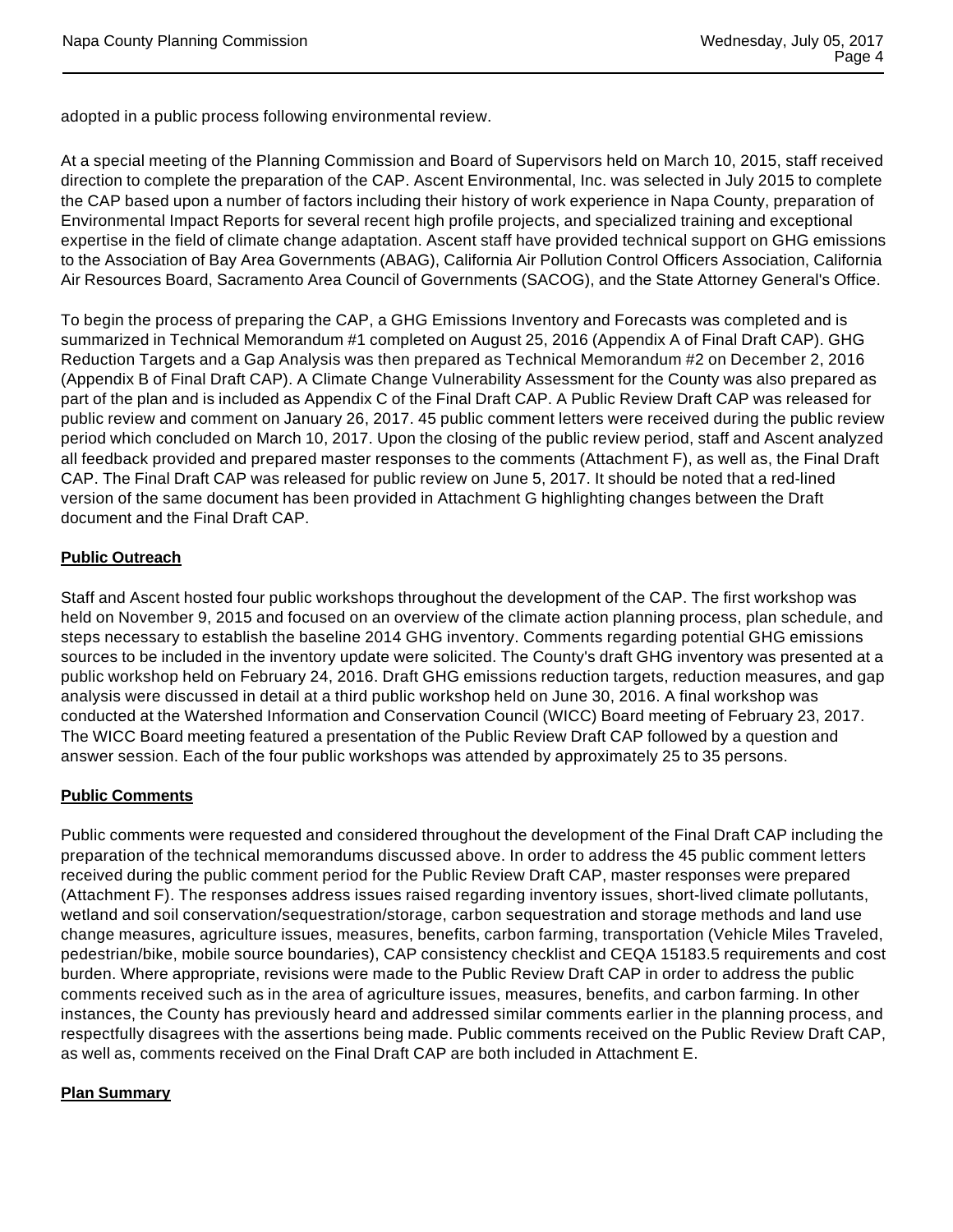The Final Draft CAP includes: a baseline GHG emissions inventory (Chapter 2); GHG emissions forecasts and reduction targets (Chapter 2); local GHG emissions and reduction strategies and measures (Chapter 3); a climate change vulnerability assessment (Chapter 4); and implementation and monitoring mechanisms (Chapter 5). Please refer to the plan's executive summary for additional details as well as the referenced chapters. Highlights from each of these chapters are described below.

Greenhouse Gas Emissions Inventory, Forecasts, and Reduction Targets - A baseline GHG emissions inventory was prepared for 2014. Approximately 484,283 metric tons of carbon dioxide equivalent (CO2e) were emitted by community-wide sources in the unincorporated County in 2014. The largest source of emissions was the Building Energy sector (i.e., residential and commercial/industrial buildings and other facilities), which accounted for 31 percent of the inventory; while the Transportation sector accounted for approximately 26 percent of the inventory. GHG emissions forecasts and reduction targets were identified for 2020, 2030 and 2050, consistent with State targets under AB 32 and SB 32. Without any future actions (i.e., "business-as-usual" conditions), GHG emissions are expected to increase by 2020, 2030 and 2050. GHG emissions reduction targets for the CAP were established consistent with the most recent guidance provided by the California Air Resources Board (ARB): 2 percent below 2014 levels by 2020; 40 percent below 2014 levels by 2030; and 77 percent below 2014 levels by 2050. Legislative actions by State or Federal agencies help to reduce emissions in the future, but are not sufficient by themselves to achieve the targets. Achieving the 2030 and 2050 targets will require local action to help close the gap between legislative-adjusted emissions forecasts and the emissions limits established by the CAP's targets. Attaining a 2 percent reduction in GHG emissions will require that annual emissions be reduced to approximately 474,598 MTCO2e /year in 2020, which is about 9,686 MTCO2e /year lower than 2014 levels. Forecasts in the Final Draft CAP indicate the County will meet and exceed this reduction target by over 10,000 MTCO2e through existing legislative reductions.

Greenhouse Gas Reduction Strategies and Measures - Local GHG emissions reduction strategies and measures were identified to help the County achieve the 2020 and 2030 targets. GHG reduction strategies in the CAP are aligned with each of the GHG inventory sectors, and contain a total of 48 specific local GHG reduction measures that will achieve GHG reductions. Some of the GHG reduction measures will result in measurable, quantifiable reductions in emissions. Others are difficult to quantify, but will still contribute to achieving local reductions, either alone or in combination with legislative actions or other local GHG reduction measures. The top five measures in the CAP that will achieve the most local GHG emissions reductions by the year 2030 include: Measure BE-6: Requiring new or replacement residential water heating systems to be electrically-powered or alternatively-fueled (e.g., solar thermal, ground-source heat pump) will reduce emissions annually by 11,575 MTCO2e by 2030; Measure AG-3: Replacing diesel or gasoline-powered equipment with electric or alternatively-fueled agricultural equipment and pumps will reduce emissions annually by 8,540 MTCO2e by 2030; Measure OR-2: Replacing diesel or gasoline with alternative fuels in recreational watercraft through the County will reduce emissions annually by 7,512 MTCO2e by 2030; Measure LU-1: Establishing targets and enhanced programs that result in the preservation of oak woodlands and coniferous forests to avoid future carbon storage and sequestration losses, along with mandatory replanting to mitigate for tree loss when land use changes occur, will result in the annual reduction of 4,544 MTCO2e by 2030; and Measure TR-1: Updating and enforcing the County's Transportation System Management Ordinance will result in an annual reduction of 3,582 MTCO2e by 2030. While the measures included in the CAP are generally geared towards reducing GHG emissions, many will also result in environmental or economic "co-benefits," including climate adaptation co-benefits.

Climate Change Vulnerability and Adaptation - A climate change vulnerability assessment was prepared and climate adaptation measures were developed to improve community sustainability. The climate change vulnerability assessment (Appendix C) determined that the County is vulnerable to several adverse impact climate change effects, including: increases in average temperatures and the frequency of heat waves and extreme heat events; changes to precipitation patterns; increased risk of wildfire; increased likelihood of flooding; and increased risk of coastal flooding from sea-level rise. Specific adaptation measures are included in Chapter 4 to address these effects. Many of the measures require the County and other partnering agencies to address climate-related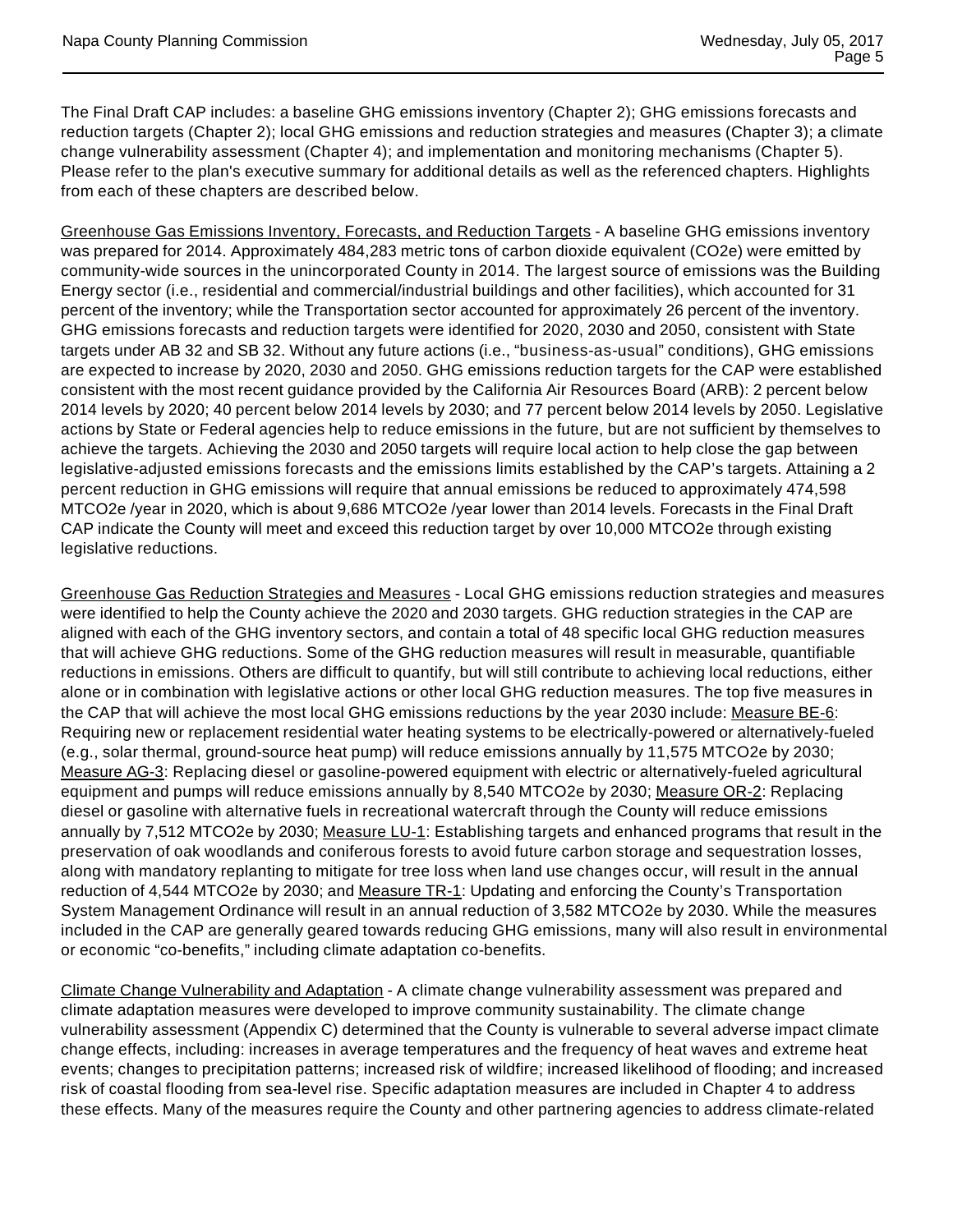risks as part of existing planning processes, as well as move towards incremental changes in the way that County services and infrastructure and maintained and operated. Community education and awareness-building are also important components of the adaptation strategies.

Implementation and Monitoring - Implementation and monitoring mechanisms are identified that would help the County to ensure that the measures and targets are achieved. Implementation of the measures in the CAP would require the County to develop and implement new ordinances, programs and projects, or modify existing ones. This would require careful consideration of the operational and capital resources needed, as well as the timing and phasing of implementation. Chapter 5 outlines these assumptions in detail. Monitoring is an important aspect of the CAP to ensure that the County is on track to achieve the GHG reduction targets and desired outcomes for increasing resilience in the face of a changing climate. To this end, the County would need to review and update the GHG emissions inventory periodically (every five years), track the community's progress on the implementation status of each measure in the CAP, and report back to the Board of Supervisors and the public at least every two years. The County would use the CAP to streamline the analysis of project-level GHG emissions pursuant to CEQA Guidelines Section 15183.5. Projects subject to discretionary review will be required to determine consistency with the CAP Consistency Checklist (see Appendix D). Local action on climate change cannot be addressed insularly by one agency or community, but requires active and ongoing partnerships between residents, businesses, the County, and other agencies and organizations in the region. On a community-wide level, individuals and businesses can play an important role in combating climate change. By changing habits to consume less energy; produce less waste through recycling, conserve water, and compost; and drive less by choosing to carpool, take transit, or walk and bike more frequently, individuals and businesses can work towards reducing their carbon footprint. The combination of these small efforts can lead to better outcomes for the environment and the County.

# **Decision Making Options:**

As noted in the Executive Summary Section above, staff is recommending the Planning Commission review the Final Draft CAP and forward a recommendation for adoption to the Board of Supervisors. Decision making options also include a continuance option.

#### Option 1 - Recommend Board Adoption of Final Draft CAP (Staff Recommendation)

Disposition - This option would result in a recommendation for adoption of the Final Draft CAP being forwarded to the Board of Supervisors. Any suggested revisions to the Final Draft CAP would also be forwarded to the Board of Supervisors for further consideration.

Action Required - Follow the proposed action listed in Executive Summary. This option has been analyzed for its environmental impacts, which were found to be within the scope of the previously certified 2008 General Plan Update program-level EIR prepared for the 2008 General Plan Update and it adequately describes the project for the purposes of CEQA, there have been no changes to the General Plan or program-level EIR, no changes to circumstances, and no new information of substantial importance that would necessitate supplemental environmental review.

#### Option 2 - Continuance Option

The Commission may continue an item to a future hearing date at its own discretion.

# **SUPPORTING DOCUMENTS**

A . Recommended Findings